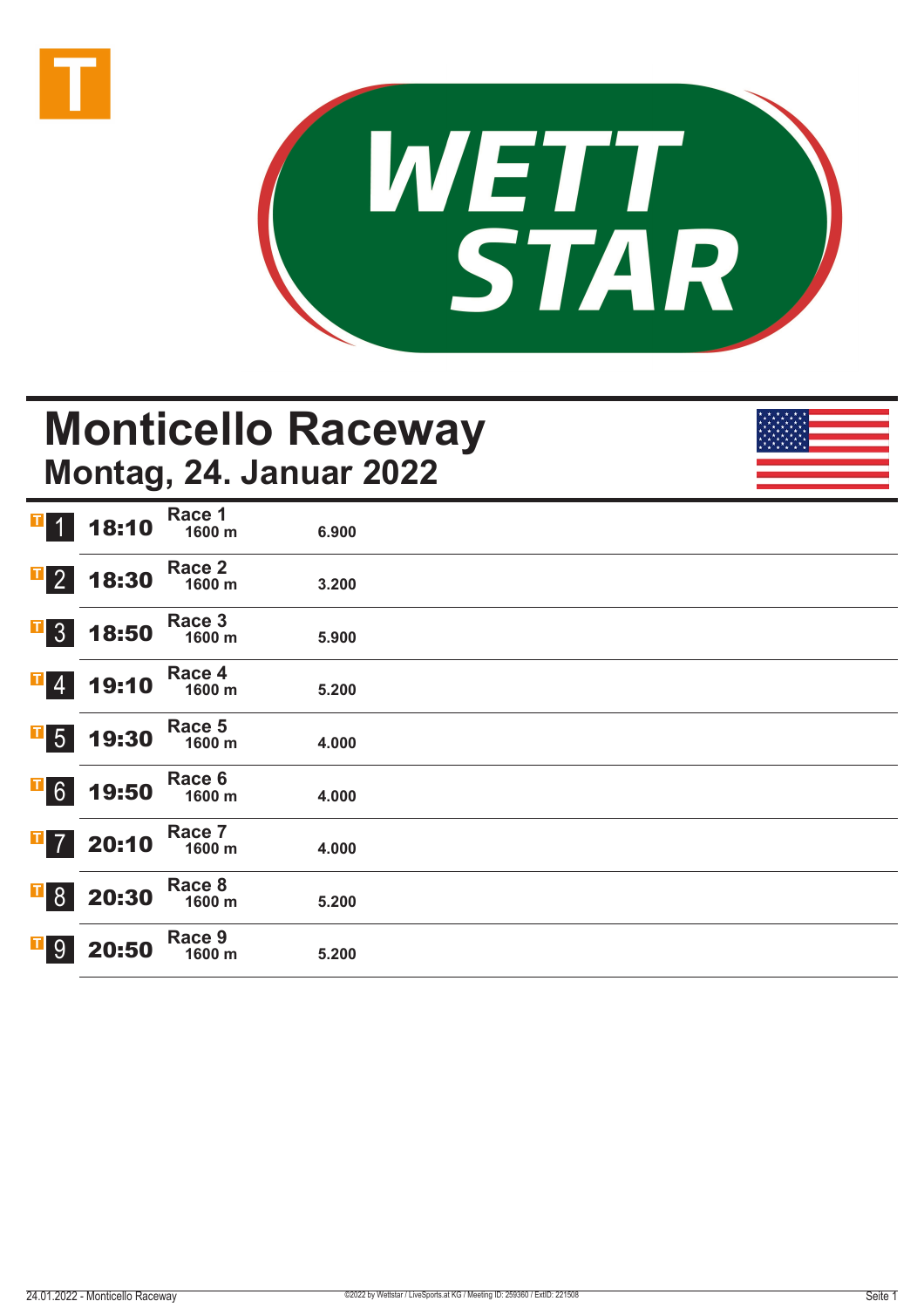| 24.01.2022 - Monticello Raceway         |                |                    |            |                       | Rennen#9             |                       |   |                          | Seite 2 |
|-----------------------------------------|----------------|--------------------|------------|-----------------------|----------------------|-----------------------|---|--------------------------|---------|
| <b>WANN STARTET IHR PFERD</b>           |                |                    |            |                       |                      |                       |   |                          |         |
| Aberdeen Seelster                       | 3              | Electrocuted       | 9          | Keene Olivia          |                      | Patanjali N           | 5 | So Supreme               | 8       |
| Aintnohollabackgrl                      | 9              | Flight Of The Kiwi |            | Lacarmeliliana        |                      | Penny Girl            | 9 | <b>Stardust Memories</b> |         |
| Barn Star                               | $\overline{2}$ | Fox Valley Charliz |            | Ladys Big Stormont    |                      | Princess Brisa        | 9 | <b>Sweet Ginger</b>      |         |
| Bestgirlfriendever                      |                | Gimme Some Lovin'  | 9          | Little Liza Jane      |                      | Proudamericangirl     | 5 | Sweet Rockin Gia         |         |
| <b>Brilliant Bob</b>                    |                | Glamorgal          |            | Lodi Bank Robber      |                      | Realistic             |   | The Light In Me          |         |
| Brookdale Jessie                        |                | Granny's Girl      |            | Lookatmyart           |                      | Roll With Joy         |   | <b>Tipperary Hill</b>    |         |
| <b>Brutal Storm</b>                     |                | Heavens Challenge  |            | Love Trumps Hate      |                      | Rose Run Speedster    |   | <b>Topville Olivia</b>   |         |
| <b>Bullville Bren</b>                   |                | <b>Hunters Gal</b> | 6          | Mean Pauline          |                      | Shake N Go            |   | Tyronbettorsella N       |         |
| Candy Boy                               |                | I Am The Storm     |            | Millwood Faith N      |                      | She's A Billionair    |   | Unabating                |         |
| Captain Royalty                         |                | Insane Chase       |            | Miss Quality          |                      | Shoot The Thrill      |   | Unique Splendor          |         |
| <b>Dirtylittlelies</b>                  |                | Jurgen Hanover     | 6          | Moonlightandroses     |                      | Silverhill Misty      |   | Vanishing Act            |         |
| Dreamfair Helena                        |                | Katkin And Coke    | 6          | Mr Ridgetaker         | 6                    | <b>Skyway Ballet</b>  |   | Zagster                  | 6       |
| <b>WANN STARTET IHR JOCKEY / FAHRER</b> |                |                    |            |                       |                      |                       |   |                          |         |
| Alan Schwartz                           |                |                    |            | <b>Brandon Parker</b> | 2,3,4,5,6,8          | Bruce Aldrich Jr      |   | 2, 3, 4, 5, 6, 7         |         |
| Cory Stratton                           |                | 3,6,8,9            |            | Frederick Bourgault   | 3.7                  | <b>Gregory Merton</b> |   | 1,2,3,5,7,8              |         |
| Herman Swartzentruber                   |                |                    | Jim Devaux |                       | 2,4,5,6,7,8,9        | Jim Taggart Jr        |   | 1,2,3,5,6,7,9            |         |
| Kyle Dibenedetto                        |                | 1,2,3,4,6,7,9      |            | <b>Michael Merton</b> | 1,5,6,8,9            | Renaldo Morales lii   |   | 4,5,6,7,8,9              |         |
| Scott Keppler                           |                |                    |            | Shane Taggart         |                      |                       |   |                          |         |
| <b>WANN STARTET IHR TRAINER</b>         |                |                    |            |                       |                      |                       |   |                          |         |
| Al Annunziata                           |                | Alan Schwartz      |            |                       | Allison Kolesar      | 5                     |   | Anthony Regina           |         |
| Arthur Green                            | 6.9            | Arthur Jones       |            |                       | <b>Ashley Eldred</b> |                       |   | Candace Brandstatter     | .3.8.9  |

|                     |           | , ,,,,,,,,,,,,,,,,,,,, |       |                          |         |                         |         |
|---------------------|-----------|------------------------|-------|--------------------------|---------|-------------------------|---------|
| Arthur Green        | 6.9       | Arthur Jones           |       | Ashlev Eldred            |         | Candace Brandstatter    | 1,3,8,9 |
| Carl Tirella        |           | Christopher Petrelli   | 3.9   | Daniel Gill              | 1.3.4.6 | Dawn Devaux             |         |
| Frederick Bourgault |           | Gary Messenger         | 1.3.9 | Herman Swartzentruber    |         | <b>Hillary Hartnett</b> |         |
| James Cosenza       |           | James Siegelman        |       | Jarred Laughlin          |         | Jennifer Lowrey         | 2,6     |
| Jim Doherty Jr      |           | Keith Haase            |       | Laura Perino             |         | Michael Austin          | 2.4     |
| Monica Eriksen      | 5.7       | Murray Bassen          | 5.7   | Nicholas Devita          |         | Peter Lutman Jr         |         |
| Philip Bo Sowers    | 1,6,7,8,9 | Raheim Strong          |       | <b>Richard Campolong</b> | 5.9     | Robert Lounsbury        | 6,7,8   |
| Shane Taggart       |           | Sheena Cohen           |       | Steven Moore             |         | Weslev Miller           |         |
|                     |           |                        |       |                          |         |                         |         |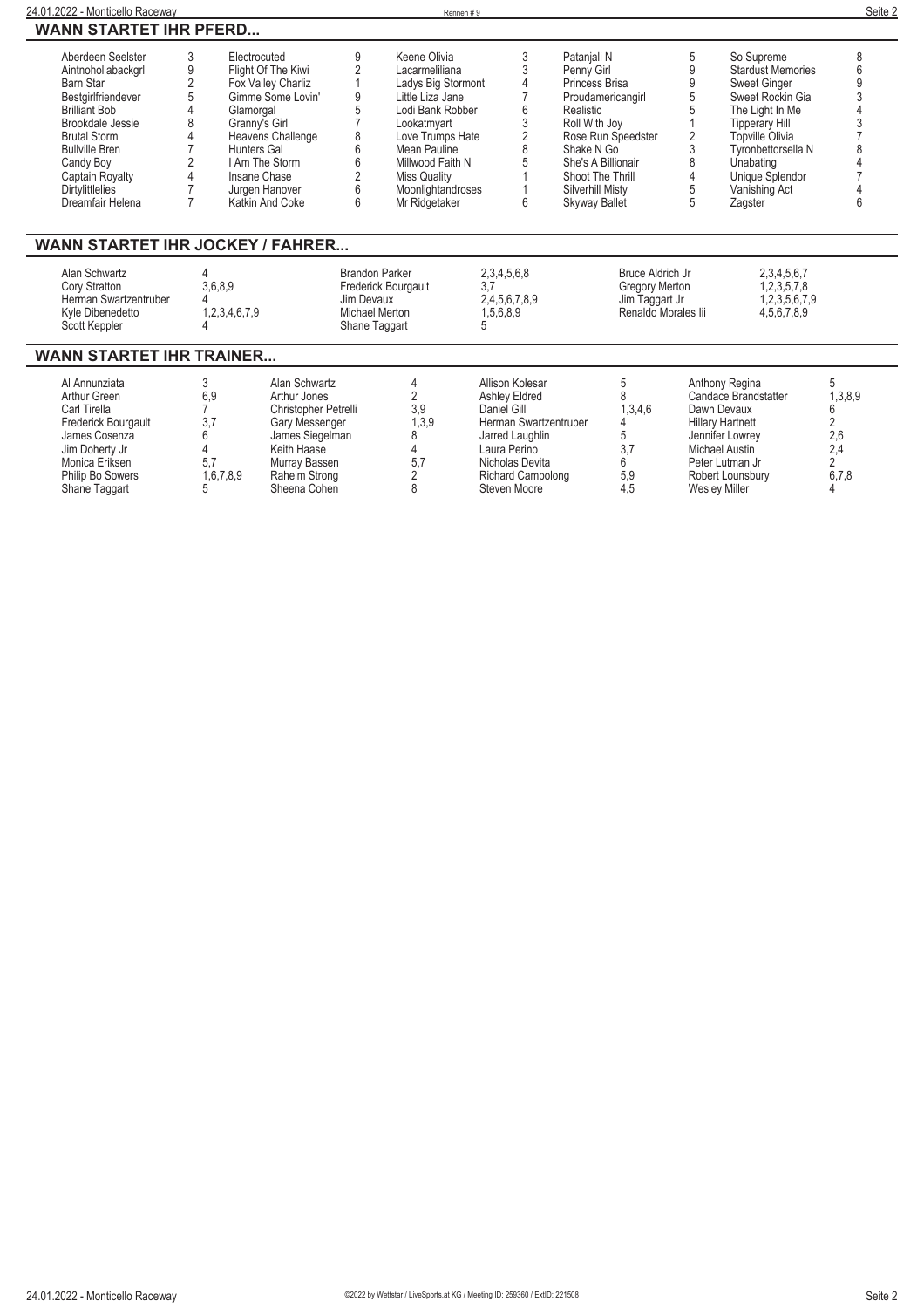**1600 m 6.900** 

**Race 1 Rennpreis: 6.900**

**OPEN FILLIES AND MARES \$14000 P/C L/S Scratched -|After The Lovin - Judges** 

### **1 18:10**

|                                 | 10. IV                                                                                                                                                |  |
|---------------------------------|-------------------------------------------------------------------------------------------------------------------------------------------------------|--|
|                                 |                                                                                                                                                       |  |
| 1600<br>1                       | <b>Miss Quality</b><br>6j. grau S (Quality Western - Needlepant)<br>Trainer: Daniel Gill                                                              |  |
| 81.6                            | Besitzer: Adam Friedland, Brooklyn, Ny                                                                                                                |  |
| ML: 5.0                         | <b>Michael Merton</b>                                                                                                                                 |  |
| $\overline{\mathbf{2}}$<br>79.4 | <b>Roll With Joy</b><br>5j. rotbraun S (Roll With Joe - Joyanna)<br>Trainer: Gary Messenger<br>Besitzer: Scott D Woogen, North Chest                  |  |
| ML: 45,0                        | Jim Taggart Jr                                                                                                                                        |  |
| 3                               | <b>Moonlightandroses</b><br>6j. rotbraun S (Deuce Seelster - Guard The Ro<br>Trainer: Philip Bo Sowers                                                |  |
| 80.3                            | Besitzer: Mo Coo Inc, Merrick, Ny; Jonat                                                                                                              |  |
| ML: 4,0                         | <b>Kyle Dibenedetto</b>                                                                                                                               |  |
| 4<br>81.6                       | <b>Fox Valley Charliz</b><br>8j. rotbraun S (Sportsmaster - Red Hot Lady)<br>Trainer: Candace Brandstatter<br>Besitzer: Jeffrey R Fox, Bryn Mawr, Pa; |  |
| ML: 35,0                        | <b>Gregory Merton</b>                                                                                                                                 |  |
| Ergebnis:                       | Quoten:                                                                                                                                               |  |
|                                 |                                                                                                                                                       |  |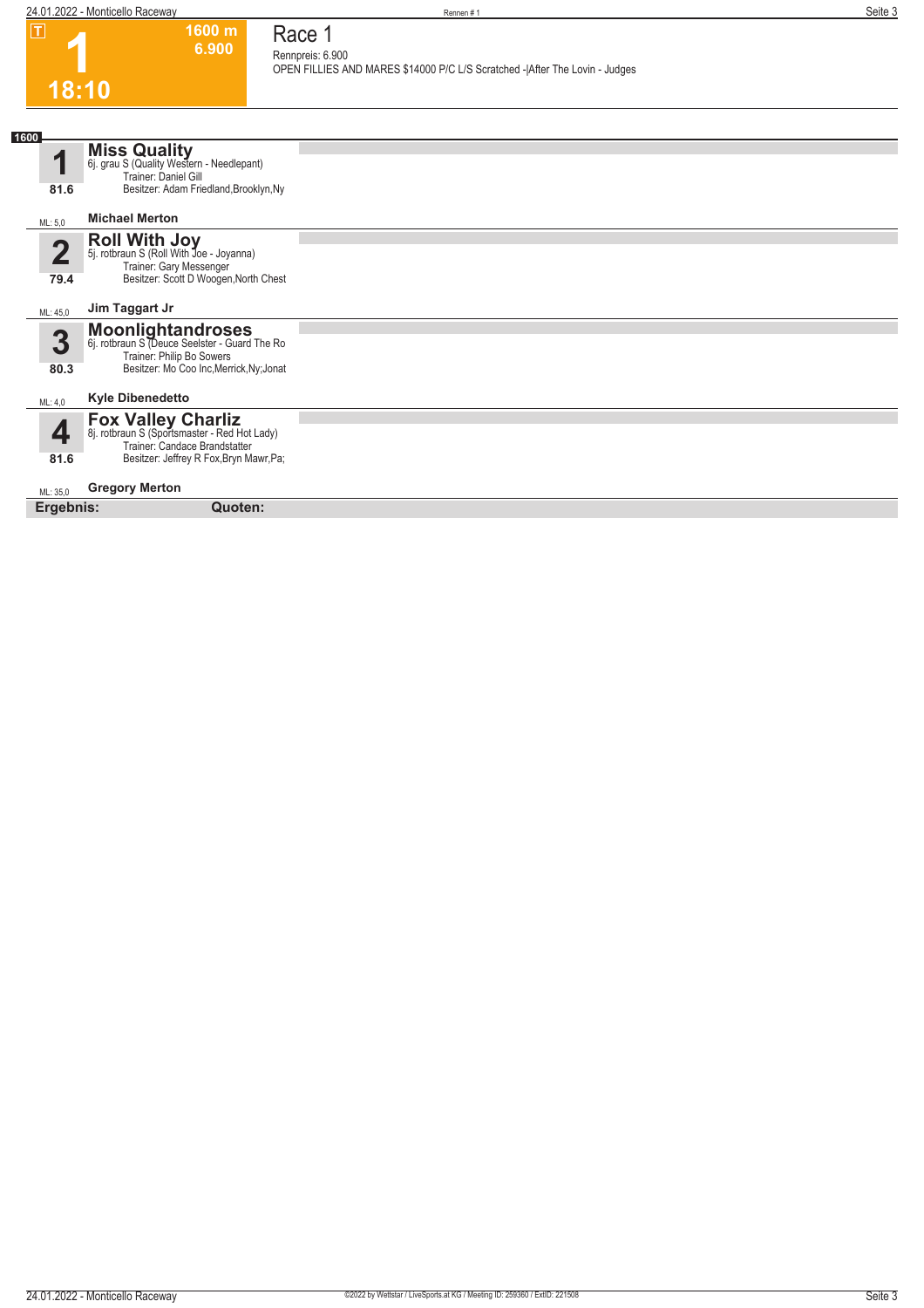

#### **1600 m Race 2 Rennpreis: 3.200**

**3.200** 

**NW \$200 PS L5 OR PS IN 2021 \$4600 PC LS AE: NW \$250 PS|L5-7 TO DRAW OUTSIDE J Taggart Jr 2 over 4 K|DiBenedetto 5 over 6** 

| 1600                            |                                                                                                                                                       |                                     |                                  |                           |                                                 |                                                                                                              |
|---------------------------------|-------------------------------------------------------------------------------------------------------------------------------------------------------|-------------------------------------|----------------------------------|---------------------------|-------------------------------------------------|--------------------------------------------------------------------------------------------------------------|
| И                               | <b>Insane Chase</b><br>5j. rotbraun W (Crazed - Victor's Pursuit)<br>Trainer: Arthur Jones                                                            |                                     |                                  |                           |                                                 |                                                                                                              |
| 74.8                            | Besitzer: Arthur J Jones, Honesdale, Pa                                                                                                               |                                     |                                  |                           |                                                 |                                                                                                              |
| ML: 55,0                        | <b>Jim Devaux</b>                                                                                                                                     |                                     |                                  |                           |                                                 |                                                                                                              |
| $\overline{\mathbf{2}}$<br>79.4 | <b>Love Trumps Hate</b><br>6j. rotbraun W (Credit Winner - Love Tale)<br>Trainer: Hillary Hartnett<br>Besitzer: Hillary A Hartnett, New Berlin,       |                                     |                                  |                           |                                                 |                                                                                                              |
| ML: 35,0                        | Jim Taggart Jr                                                                                                                                        |                                     |                                  |                           |                                                 |                                                                                                              |
| 3                               | <b>Candy Boy</b><br>8j. kastanie W (Marcello Kosmos - Kash Angel<br>Trainer: Peter Lutman Jr                                                          |                                     |                                  |                           |                                                 |                                                                                                              |
| 61.2                            | Besitzer: Michael E Rose, Peekskill, Ny                                                                                                               |                                     |                                  |                           |                                                 |                                                                                                              |
| ML: 6,0                         | <b>Brandon Parker</b>                                                                                                                                 |                                     |                                  |                           |                                                 |                                                                                                              |
| 4<br>81.6                       | <b>Barn Star</b><br>7j. grau W (Conway Hall - Madam Stacey)<br>Trainer: Jennifer Lowrey<br>Besitzer: The No Reins Stable Inc.Livin                    |                                     |                                  |                           |                                                 |                                                                                                              |
| ML: 7,0                         | <b>Gregory Merton</b>                                                                                                                                 |                                     |                                  |                           |                                                 |                                                                                                              |
| 5<br>80.3                       | <b>Rose Run Speedster</b><br>8j. grau W (Windsong Espoir - Padam Hall)<br>Trainer: Raheim Strong<br>Besitzer: John De Santis, Albany, Ny              |                                     |                                  |                           |                                                 |                                                                                                              |
| ML: 4,0                         | <b>Kyle Dibenedetto</b>                                                                                                                               |                                     |                                  |                           |                                                 |                                                                                                              |
| 6<br>72.6                       | <b>Flight Of The Kiwi</b><br>13j. rotbraun W (Ken Warkentin - Sungait Reb<br><b>Trainer: Michael Austin</b><br>Besitzer: Michael Dale Austin, Montgom | 20.12 Wdb<br>13.12 Wdb<br>06.12 Wdb | 5<br>4                           | unpl 1600<br>1600<br>1600 | 20,3 Ouellette Luc R<br>38,0 Ouellette Luc R    | Magicalpockets, Jcsjake, Upfrontncrazy<br>Fork, Whatadonato, Chievouscole<br>Westsidestory, Fork, Letsleavem |
| ML: 45.0                        | <b>Bruce Aldrich Jr</b>                                                                                                                               | 29.11 Wdb<br>22.11 Wdb              | $\overline{2}$<br>$\overline{7}$ | 1600<br>1600              | 8,8 Baillargeon Mario J<br>45.8 Ouellette Luc R | Whatadonato, Flightofthekiwi, Fivetowns<br>Upfrontncrazy, Kyliehall, Devrieshanover                          |

**Ergebnis: Quoten:**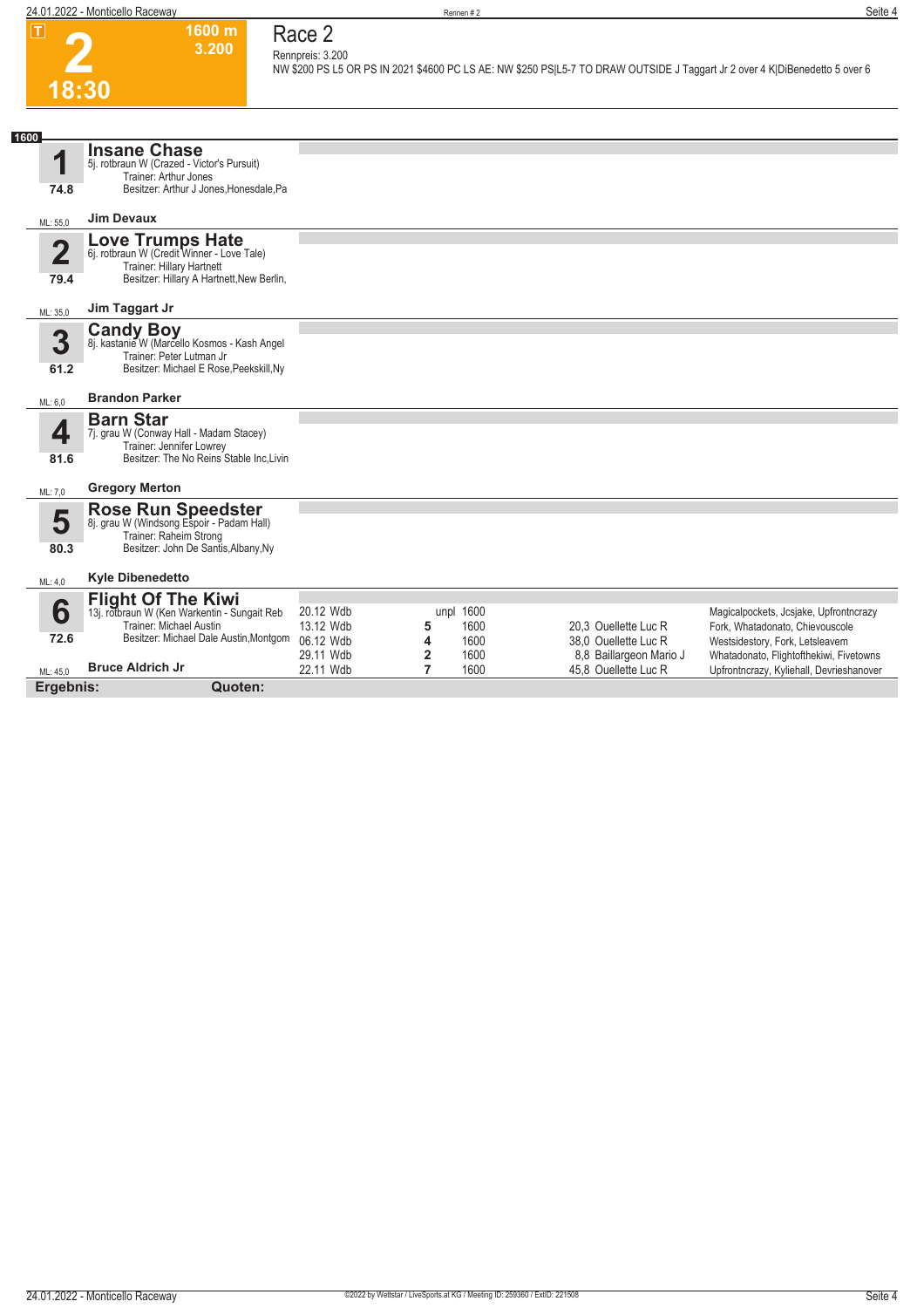**1600 m**

**Race 3**

**3**

|                         | 5.900                                                                                                                                        | Rennpreis: 5.900       |                                |              |                                                                                 |                                                                                  |
|-------------------------|----------------------------------------------------------------------------------------------------------------------------------------------|------------------------|--------------------------------|--------------|---------------------------------------------------------------------------------|----------------------------------------------------------------------------------|
| 18:50                   |                                                                                                                                              |                        |                                |              | F& M NW \$500 PS L5 OR PS IN 2021 \$7800 PC LS AE:NW 10   PM AE:\$10000 CLM W/A |                                                                                  |
|                         |                                                                                                                                              |                        |                                |              |                                                                                 |                                                                                  |
| 1600                    | <b>Shake N Go</b>                                                                                                                            |                        |                                |              |                                                                                 |                                                                                  |
| 1                       | 5j. rotbraun S (Western Ideal - Shake It For M                                                                                               |                        |                                |              |                                                                                 |                                                                                  |
| 80.3                    | Trainer: Al Annunziata<br>Besitzer: Gdl Corp, West Islip, Ny                                                                                 |                        |                                |              |                                                                                 |                                                                                  |
| ML: 5,0                 | <b>Kyle Dibenedetto</b>                                                                                                                      |                        |                                |              |                                                                                 |                                                                                  |
| $\overline{\mathbf{2}}$ | Lookatmyart<br>5j. grau S (American Ideal - Abrokenart Hanov                                                                                 |                        |                                |              |                                                                                 |                                                                                  |
| 78.9                    | Trainer: Frederick Bourgault<br>Besitzer: Matthew J Morrison, Indiana, P                                                                     |                        |                                |              |                                                                                 |                                                                                  |
|                         | <b>Frederick Bourgault</b>                                                                                                                   |                        |                                |              |                                                                                 |                                                                                  |
| ML: 4,0                 | <b>Keene Olivia</b>                                                                                                                          |                        |                                |              |                                                                                 |                                                                                  |
| 3                       | 11j. rotbraun S (Always A Virgin - Keene Angel                                                                                               | 11.10 Hop              | 4                              | 1600         | 2,3 Smith Tyler                                                                 | Imgracieswigwam, Metroshopping, Shellbell                                        |
| 81.6                    | Trainer: Candace Brandstatter<br>Besitzer: Shamrock Stable Llc, Middleto                                                                     | 02.10 Hop<br>18.09 Hop | 6<br>9                         | 1600<br>1600 | 11,6 Smith Tyler<br>9,0 Smith Tyler                                             | Natavirgin, Uritbb, Colorsavirgin<br>Uritbb, Colorsavirgin, Donttellruss         |
| ML: 35,0                | <b>Gregory Merton</b>                                                                                                                        | 11.09 Hop<br>03.09 Hop | $\overline{7}$<br>$\mathbf{2}$ | 1600<br>1600 | 6,2 Smith Tyler<br>2,3 Smith Tyler                                              | Uritbb, Colorsavirgin, Metroshopping<br>Candysavirgin, Keeneolivia, Donttellruss |
| 4<br>72.6               | <b>Aberdeen Seelster</b><br>6j. rotbraun S (Mach Three - Alias Seelster)<br>Trainer: Laura Perino<br>Besitzer: Laura M Perino, Thompson Ri   |                        |                                |              |                                                                                 |                                                                                  |
| ML: 45,0                | <b>Bruce Aldrich Jr</b>                                                                                                                      |                        |                                |              |                                                                                 |                                                                                  |
| 5<br>61.2               | <b>Sweet Rockin Gia</b><br>8j. rotbraun S (Rockin Image - Ej's Copperston<br>Trainer: Daniel Gill<br>Besitzer: Edward Hall, Loundon, Tn; Jam |                        |                                |              |                                                                                 |                                                                                  |
| ML: 11,0                | <b>Brandon Parker</b>                                                                                                                        |                        |                                |              |                                                                                 |                                                                                  |
| 6<br>81.6               | Lacarmeliliana<br>9j. rotbraun S (Ashlee's Big Guy - Trisa)<br>Trainer: Christopher Petrelli<br>Besitzer: George P Dremonas, Oak La          |                        |                                |              |                                                                                 |                                                                                  |
| ML: 55,0                | <b>Cory Stratton</b>                                                                                                                         |                        |                                |              |                                                                                 |                                                                                  |
| 7<br>79.4               | <b>Tipperary Hill</b><br>5j. rotbraun S (Art Major - Beach Burn)<br>Trainer: Gary Messenger<br>Besitzer: Brenda M Messenger, Montice         |                        |                                |              |                                                                                 |                                                                                  |
| ML: 9,0                 | Jim Taggart Jr                                                                                                                               |                        |                                |              |                                                                                 |                                                                                  |
| Ergebnis:               | Quoten:                                                                                                                                      |                        |                                |              |                                                                                 |                                                                                  |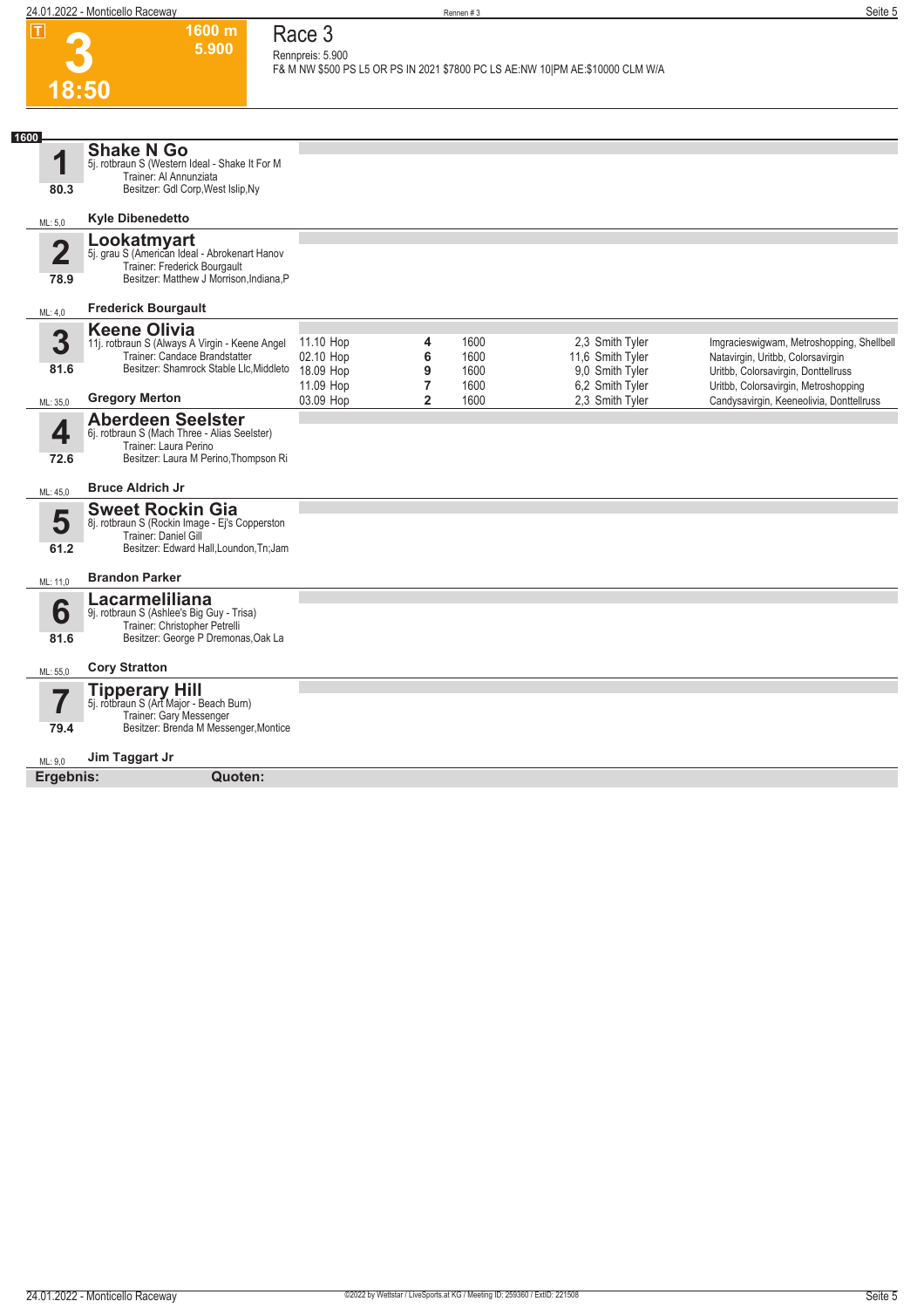

#### **Race 4 Rennpreis: 5.200**

**1600 m 5.200** 

**NW \$400 PS L4-5 OR PS IN 2021 AE: NW 8 PM LT AE: \$7500|CLM WA Brutal Storm was EATOE R Morales III 8 over 7** 

| 1600                  |                                                                                                                                                     |                                       |                                  |                      |                                                             |                                                                                                                                  |
|-----------------------|-----------------------------------------------------------------------------------------------------------------------------------------------------|---------------------------------------|----------------------------------|----------------------|-------------------------------------------------------------|----------------------------------------------------------------------------------------------------------------------------------|
| 1                     | The Light In Me<br>6j. rotbraun H (Muscles Yankee - Starglow Hal                                                                                    |                                       |                                  |                      |                                                             |                                                                                                                                  |
| 61.2                  | Trainer: Wesley Miller<br>Besitzer: Wesley J Miller, New Berlin, Ny                                                                                 |                                       |                                  |                      |                                                             |                                                                                                                                  |
| ML: 5,0               | <b>Brandon Parker</b>                                                                                                                               |                                       |                                  |                      |                                                             |                                                                                                                                  |
| $\mathbf 2$<br>72.6   | <b>Shoot The Thrill</b><br>10j. grau W (Explosive Matter - Fancy N Diam<br>Trainer: Herman Swartzentruber<br>Besitzer: Herman J Swartzentruber, Pin |                                       |                                  |                      |                                                             |                                                                                                                                  |
| ML: 9,0               | <b>Herman Swartzentruber</b>                                                                                                                        |                                       |                                  |                      |                                                             |                                                                                                                                  |
| 3<br>74.8             | <b>Ladys Big Stormont</b><br>11j. rotbraun W (Earl Of Stormont - Lady Saint<br>Trainer: Alan Schwartz<br>Besitzer: Alan S Schwartz, Hurleyville, N  | 12.10 Hop<br>02.10 Hop<br>20.09 Hop   | 7<br>3<br>6                      | 1600<br>1600<br>1600 | 20,6 Shetler Andy<br>3.0 Shetler Andy<br>5,5 Shetler Andy   | Roserunparker, Justicejet, Justiceboy<br>Justicejet, Cervezadinero, Ladysbigstormont<br>Roserunparker, Justicejet, Teddybear     |
| ML: 55,0              | <b>Alan Schwartz</b>                                                                                                                                | 11.09 Hop<br>31.08 Hop                | $\overline{2}$<br>$\overline{2}$ | 1600<br>1600         | 28,7 Shetler Andy<br>2.7 Shetler Andy                       | Justicejet, Ladysbigstormont, Cervezadinero<br>Cervezadinero, Ladysbigstormont, Meadow                                           |
| 4<br>95.3             | <b>Brilliant Bob</b><br>5j. grau W (Manofmanymissions - Sack Cloth)<br>Trainer: Steven Moore<br>Besitzer: Scott V Keppler, Ridgefield, Ct           |                                       |                                  |                      |                                                             |                                                                                                                                  |
| ML: 4,0               | <b>Scott Keppler</b>                                                                                                                                |                                       |                                  |                      |                                                             |                                                                                                                                  |
| 5<br>72.6             | <b>Brutal Storm</b><br>7j. rotbraun W (Calchips Brute - Style Defined)<br>Trainer: Keith Haase<br>Besitzer: Diane L Giuliano, Solebury, Pa          |                                       |                                  |                      |                                                             |                                                                                                                                  |
| ML: 35,0              | <b>Bruce Aldrich Jr</b>                                                                                                                             |                                       |                                  |                      |                                                             |                                                                                                                                  |
| 6<br>80.3             | <b>Unabating</b><br>14j. rotbraun W (Broadway Hall - Malabar Me<br>Trainer: Michael Austin<br>Besitzer: Michael Dale Austin, Montgom                | 21.08 Chst<br>10.08 Mea<br>31.07 Chst | $\overline{7}$<br>3<br>7         | 1600<br>1600<br>1600 | 5.3 Tetrick Tim<br>8.3 Merriman Aaron E<br>,5 Bellei Enrico | Sevruga, Buffalinohanover, Guiltywithanexc<br>Bambinohall, Haulinlaser, Unabating<br>Charleighsangel, Justlikelloyd, Underarrest |
| ML: 11,0              | <b>Kyle Dibenedetto</b>                                                                                                                             | 16.07 Pcd<br>07.07 M                  | 4<br>1                           | 1600<br>1600         | 33,8 Buter Tyler L<br>1.5 Pierce Ronald D                   | Magnumkosmos, Orlando, Fortvalleyas<br>Unabating, Sizzlingvolo, Fountainbleauvolo                                                |
| 74.8                  | <b>Vanishing Act</b><br>6j. rotbraun W (Cash Hall - Vamp Hall)<br>Trainer: Jim Doherty Jr<br>Besitzer: James F Doherty Jr, Monticell                |                                       |                                  |                      |                                                             |                                                                                                                                  |
| ML: 13,0              | <b>Jim Devaux</b>                                                                                                                                   |                                       |                                  |                      |                                                             |                                                                                                                                  |
| 8<br>79.4             | <b>Captain Royalty</b><br>5j. grau W (Cash Hall - Pure Royalty)<br>Trainer: Daniel Gill<br>Besitzer: Adam Friedland, Brooklyn, Ny                   |                                       |                                  |                      |                                                             |                                                                                                                                  |
|                       | <b>Renaldo Morales lii</b>                                                                                                                          |                                       |                                  |                      |                                                             |                                                                                                                                  |
| ML: 45,0<br>Ergebnis: | Quoten:                                                                                                                                             |                                       |                                  |                      |                                                             |                                                                                                                                  |
|                       |                                                                                                                                                     |                                       |                                  |                      |                                                             |                                                                                                                                  |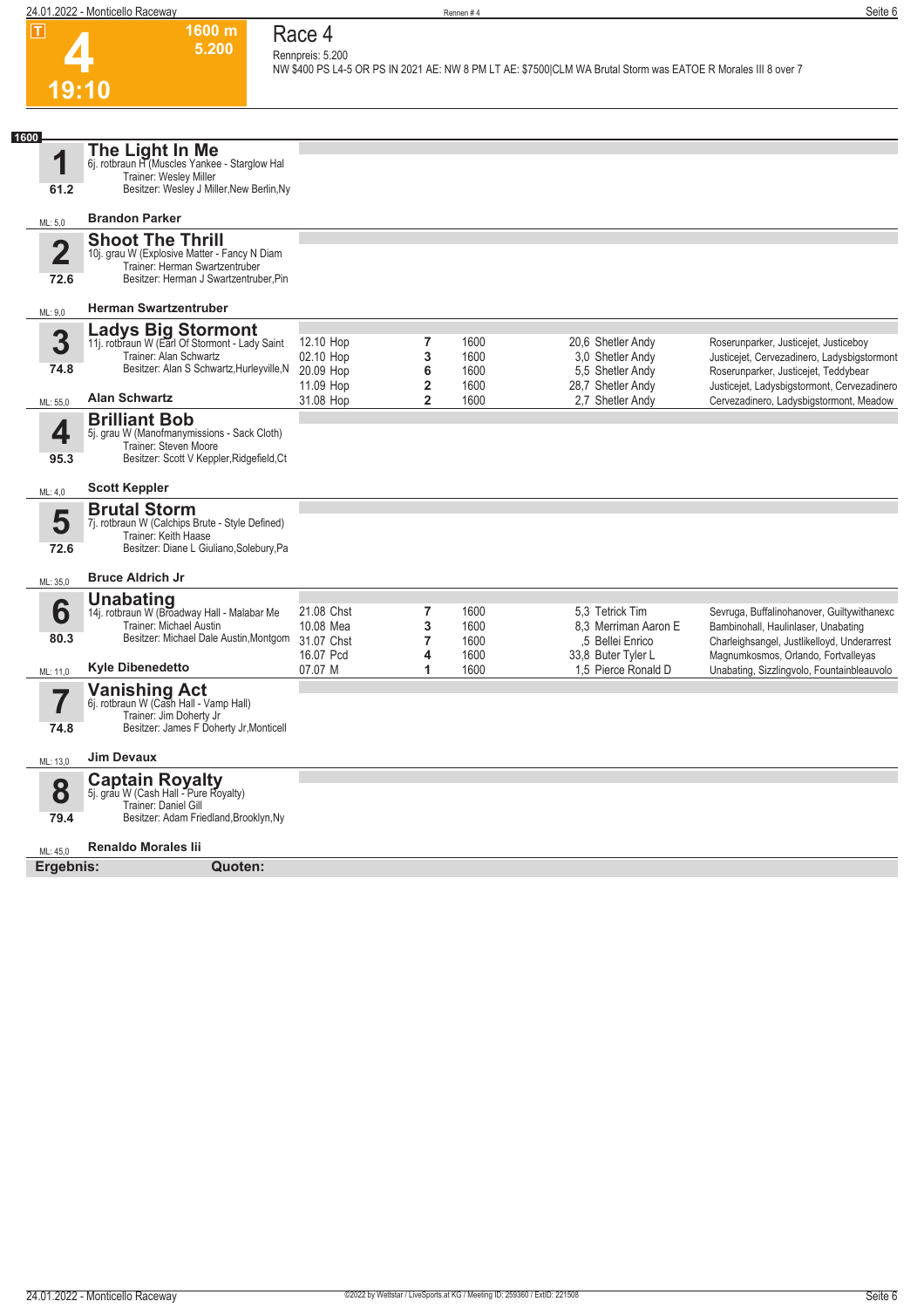**1600 m 4.000** 

**Race 5 Rennpreis: 4.000**

**F& M NW \$355 PS L5 OR PS IN 2021 \$6100 PC LS AE: NW 6|PM LT AE: \$5000 CLM WA B Aldrich Jr 5 over 3 B Parker|7 over 2** 

### **5** <u>የበ</u>

|                                 | 1 J.JU                                                                                                                                          |  |
|---------------------------------|-------------------------------------------------------------------------------------------------------------------------------------------------|--|
|                                 |                                                                                                                                                 |  |
| 1600<br>1<br>81.6               | Proudamericangirl<br>5j. rotbraun S (Western Maverick - Funnel Cak<br>Trainer: Richard Campolong<br>Besitzer: Gary L Saj, Medina, Ny            |  |
| ML: 45,0                        | <b>Gregory Merton</b>                                                                                                                           |  |
| $\overline{\mathbf{2}}$<br>74.8 | <b>Bestgirlfriendever</b><br>8j. grau S (Riverboat King - Jessalilmixup)<br>Trainer: Murray Bassen<br>Besitzer: Gray Thunder li Stable, New R   |  |
| ML: 5,0                         | <b>Jim Devaux</b>                                                                                                                               |  |
| 3<br>79.4                       | <b>Millwood Faith N</b><br>12j. rotbraun S (Ohoka Arizona - Millwood Tou<br>Trainer: Jarred Laughlin<br>Besitzer: Jarred Z Laughlin, New Glouc  |  |
| ML: 4,0                         | <b>Renaldo Morales lii</b>                                                                                                                      |  |
| 4<br>74.8                       | Patanjali N<br>9j. rotbraun <sup>5</sup> S (American Ideal - Enchanter Fra<br>Trainer: Shane Taggart<br>Besitzer: Michelle Lefebvre, Scarboroug |  |
| ML: 35,0                        | <b>Shane Taggart</b>                                                                                                                            |  |
| 5<br>72.6                       | <b>Skyway Ballet</b><br>5j. grau S (Time To Roll - Blazing Blaire)<br>Trainer: Steven Moore<br>Besitzer: Steven H Moore, Rock Hill, Ny;         |  |
| ML: 9,0                         | <b>Bruce Aldrich Jr</b>                                                                                                                         |  |
| 6<br>81.6                       | <b>Silverhill Misty</b><br>7j. rotbraun S (Proven Lover - Southwind Mira<br>Trainer: Allison Kolesar<br>Besitzer: Allison M Kolesar, Ulster, Pa |  |
| ML: 55,0                        | <b>Michael Merton</b>                                                                                                                           |  |
| $\overline{7}$<br>61.2          | <b>Realistic</b><br>8j. rotbraun S (Woodstock - Crackling Rose)<br>Trainer: Anthony Regina<br>Besitzer: Anthony J Regina, Kings Park,           |  |
| ML: 11,0                        | <b>Brandon Parker</b>                                                                                                                           |  |
| 8<br>79.4                       | Glamorgal<br>9j. grau S (Mystery Chase - Glamorous Gal)<br>Trainer: Monica Eriksen<br>Besitzer: Monica Eriksen, Port Jervis, Ny                 |  |
| ML: 13,0                        | Jim Taggart Jr                                                                                                                                  |  |
| Ergebnis:                       | Quoten:                                                                                                                                         |  |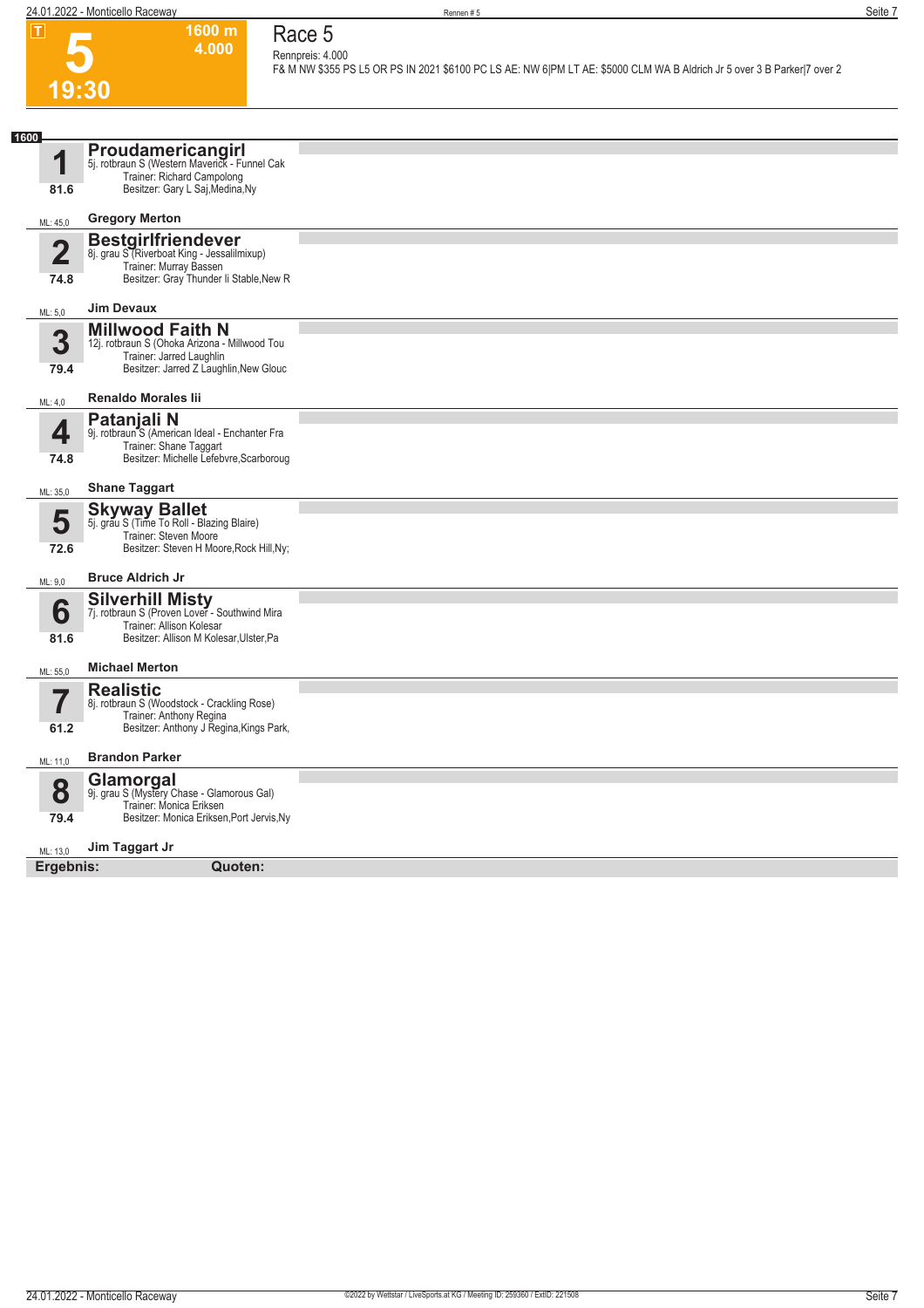

#### **Race 6 Rennpreis: 4.000**

**1600 m 4.000** 

**NW \$350 PS L5 OR PS IN 2021 AE: NW 6 PM LT \$6100 PC LS|AE: \$5000 CLM WA AE: NW 1 PM IN 2021/22 B Aldrich Jr|3 over 8 C Stratton 5 over 6** 

| 1600                    |                                                                       |                                        |                |              |                                         |                                                                            |
|-------------------------|-----------------------------------------------------------------------|----------------------------------------|----------------|--------------|-----------------------------------------|----------------------------------------------------------------------------|
|                         | Mr Ridgetaker                                                         |                                        |                |              |                                         |                                                                            |
| 1                       | 13j. grau W (Tom Ridge - Miss Risktaker)                              | 06.11 The Meadows                      | 6              | 1600         | 21,7 Rawlings Dan                       | Tamarind, Novaempress, Njexpress                                           |
|                         | Trainer: Dawn Devaux                                                  | 31.10 The Meadows                      | $\overline{2}$ | 1600         | Rawlings Dan                            | Gotapaigh, Mrridgetaker, Cannottellalie                                    |
| 74.8                    | Besitzer: David Andrew Yarock, Tenafly                                | 28.09 Pcd                              | 7              | 1600         | 8.1 Parker Howard                       | Schalomg, Sugarqueengabby, Misspanthers                                    |
|                         |                                                                       | 19.09 Phl                              | 7              | 1600         | 11,5 Parker Howard                      | Blueridgetornado, Moneyonmymind, Zitomir                                   |
| ML: 55,0                | <b>Jim Devaux</b>                                                     | 07.09 Pcd                              | 3              | 1600         | 68.8 Parker Howard                      | Dwsnyyank, Fromabove, Mrridgetaker                                         |
|                         | <b>Lodi Bank Robber</b>                                               |                                        |                |              |                                         |                                                                            |
| $\overline{\mathbf{2}}$ | 9j. rotbraun W (New Age Hanover - Bankers B                           |                                        |                |              |                                         |                                                                            |
|                         | Trainer: Robert Lounsbury                                             |                                        |                |              |                                         |                                                                            |
| 79.4                    | Besitzer: Margaret M Olmstead, Montic                                 |                                        |                |              |                                         |                                                                            |
|                         |                                                                       |                                        |                |              |                                         |                                                                            |
| ML: 45,0                | <b>Renaldo Morales lii</b>                                            |                                        |                |              |                                         |                                                                            |
|                         | I Am The Storm                                                        |                                        |                |              |                                         |                                                                            |
| 3                       | 6j. rotbraun W (Muscle Hill - Elegant Andrea)                         |                                        |                |              |                                         |                                                                            |
|                         | Trainer: Daniel Gill                                                  |                                        |                |              |                                         |                                                                            |
| 72.6                    | Besitzer: Edward Hall, Loundon, Tn; Jam                               |                                        |                |              |                                         |                                                                            |
|                         | <b>Bruce Aldrich Jr</b>                                               |                                        |                |              |                                         |                                                                            |
| ML: 4,0                 |                                                                       |                                        |                |              |                                         |                                                                            |
|                         | <b>Stardust Memories</b>                                              |                                        |                |              |                                         |                                                                            |
| 4                       | 13j. rotbraun W (Cantab Hall - Ms Stone)<br>Trainer: Philip Bo Sowers | 10.12 The Meadows                      | 7<br>5         | 1600<br>1600 | 66,3 Rawlings Dan<br>5.8 Merriman Aaron | Coronationsk, Parnell, Trymyway                                            |
| 80.3                    | Besitzer: Mary Lynn Irvine, Ponte Vedra                               | 19.11 The Meadows<br>12.11 The Meadows | 3              | 1600         | 11.6 Merriman Aaron                     | Woody, Theartoflindy, Blackwind<br>Blackwind, Luminosity, Stardustmemories |
|                         |                                                                       | 24.10 The Meadows                      | 6              | 1600         | Yoder Wilbur                            | Maxinethemighty, Misschipk, Williebay                                      |
| ML: 7,0                 | <b>Kyle Dibenedetto</b>                                               | 08.10 The Meadows                      | 9              | 1600         | 129.2 Yoder Wilbur                      | Shootoutvolo, Onawyomingtrip, Doubtingto                                   |
|                         |                                                                       |                                        |                |              |                                         |                                                                            |
| 5                       | <b>Zagster</b><br>9j. rotbraun W (Muscle Mass - This Way That         |                                        |                |              |                                         |                                                                            |
|                         | Trainer: Nicholas Devita                                              |                                        |                |              |                                         |                                                                            |
| 81.6                    | Besitzer: David R Hamm, Dagsboro, De;                                 |                                        |                |              |                                         |                                                                            |
|                         |                                                                       |                                        |                |              |                                         |                                                                            |
| ML: 35,0                | <b>Cory Stratton</b>                                                  |                                        |                |              |                                         |                                                                            |
|                         | <b>Hunters Gal</b>                                                    |                                        |                |              |                                         |                                                                            |
| 6                       | 4j. rotbraun S (Cr Power Glide - Hunter Nicole)                       |                                        |                |              |                                         |                                                                            |
|                         | Trainer: Arthur Green                                                 |                                        |                |              |                                         |                                                                            |
| 81.6                    | Besitzer: Kermit P Allen, Sedgwick, Me                                |                                        |                |              |                                         |                                                                            |
|                         |                                                                       |                                        |                |              |                                         |                                                                            |
| ML: 5,0                 | <b>Michael Merton</b>                                                 |                                        |                |              |                                         |                                                                            |
|                         | <b>Jurgen Hanover</b>                                                 |                                        |                |              |                                         |                                                                            |
| 7                       | 12j. rotbraun H (Credit Winner - Yassi Hanover                        | 22.06 Pcd                              | 5              | 1600         | 1.5 Miller David S                      | Smilineli, Fico, Picturethis                                               |
|                         | Trainer: Jennifer Lowrev                                              | 09.06 Vd                               | 1              | 1600         | .6 Miller David                         | Jurgenhanover, Modestprince, Twistedpretz                                  |
| 79.4                    | Besitzer: The No Reins Stable Inc.Livin                               | 02.06 Vd                               | 1              | 1600         | 1,2 Miller David                        | Jurgenhanover, Twistedpretzel, Pinecredit                                  |
|                         | Jim Taggart Jr                                                        | 15.05 Phl                              | 1              | 1600         | .5 Miller David                         | Jurgenhanover, Armorhanover, Tourific                                      |
| ML: 13,0                |                                                                       | 24.04 Pcd                              | 1              | 1600         | .3 Miller David                         | Jurgenhanover, Meandcinderella, Maximum                                    |
|                         | <b>Katkin And Coke</b>                                                |                                        |                |              |                                         |                                                                            |
| 8                       | 8j. schwarz W (Colie's - Katkin)                                      |                                        |                |              |                                         |                                                                            |
| 61.2                    | Trainer: James Cosenza<br>Besitzer: Bada Bing Stables, Monroe, N      |                                        |                |              |                                         |                                                                            |
|                         |                                                                       |                                        |                |              |                                         |                                                                            |
| ML: 11,0                | <b>Brandon Parker</b>                                                 |                                        |                |              |                                         |                                                                            |
| Ergebnis:               | Quoten:                                                               |                                        |                |              |                                         |                                                                            |
|                         |                                                                       |                                        |                |              |                                         |                                                                            |
|                         |                                                                       |                                        |                |              |                                         |                                                                            |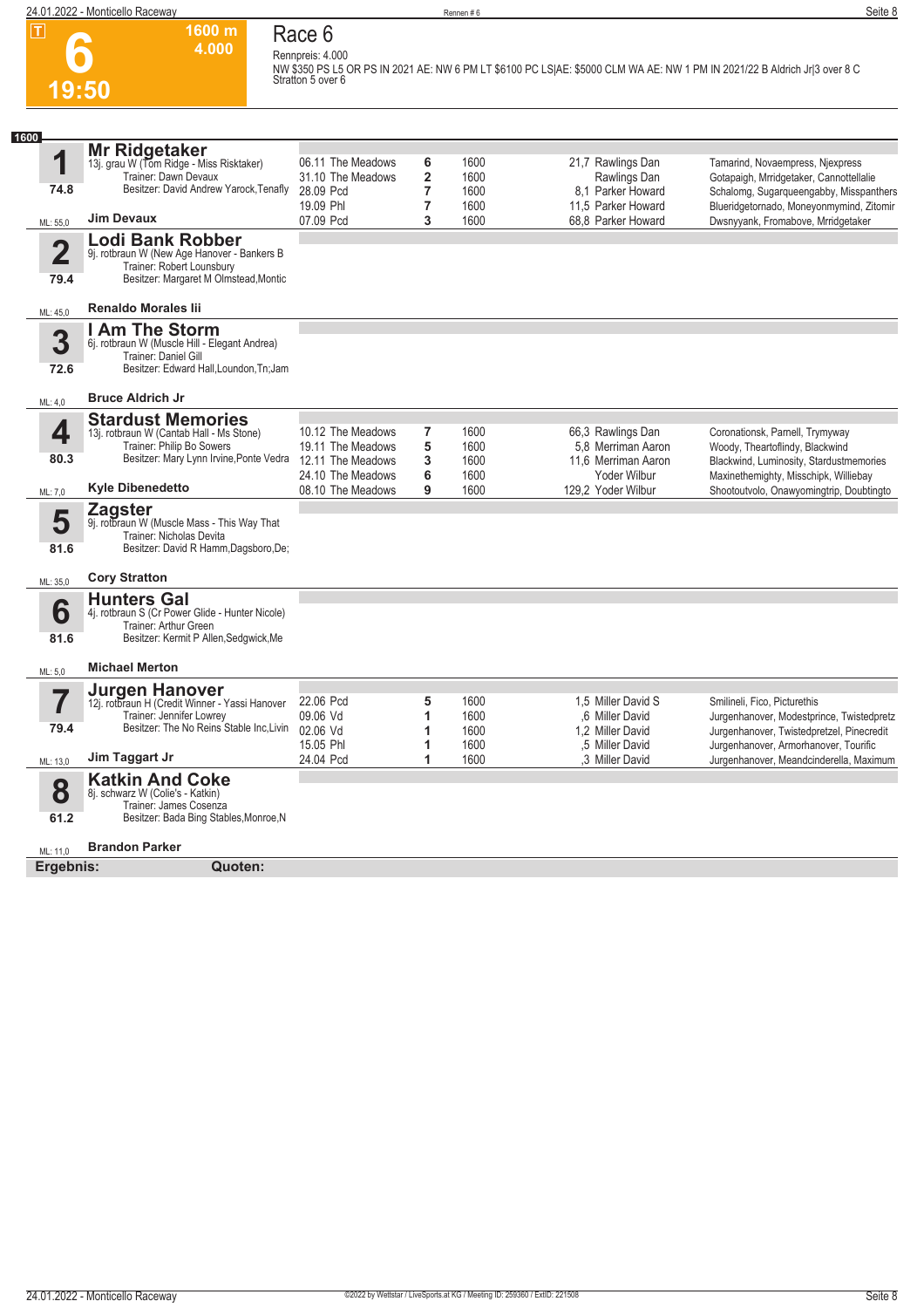**1600 m 4.000**  **Race 7 Rennpreis: 4.000**

**F& M NW \$355 PS L5 OR PS IN 2021 \$6100 PC LS AE: NW 6|PM LT AE: \$5000 CLM WA Bullville Bren line to be|announced R Morales III 3 over 5** 

# **7 20:10**

| 1600                   |                                                                                                                                                                          |  |
|------------------------|--------------------------------------------------------------------------------------------------------------------------------------------------------------------------|--|
| 1<br>79.4              | <b>Topville Olivia</b><br>6j. rotbraun S (Rockin Image - Our Sophia)<br>Trainer: Monica Eriksen<br>Besitzer: Monica Eriksen, Port Jervis, Ny                             |  |
| ML: 45,0               | Jim Taggart Jr                                                                                                                                                           |  |
| $\overline{2}$<br>74.8 | <b>Bullville Bren</b><br>10j. rotbraun S (Bettor's Delight - Bouvier Bullv<br>Trainer: Murray Bassen<br>Besitzer: Gray Thunder Ii Stb, Nw Rchl,                          |  |
| ML: 6,0                | <b>Jim Devaux</b>                                                                                                                                                        |  |
| 3<br>81.6              | <b>Granny's Girl</b><br>5j. rotbraun S (Artspeak - Beach Granny)<br>Trainer: Carl Tirella<br>Besitzer: My Buddy Stables, Bronxville,                                     |  |
| ML: 5,0                | <b>Gregory Merton</b>                                                                                                                                                    |  |
| 4<br>72.6<br>ML: 35,0  | <b>Dreamfair Helena</b><br>6j. rotbraun S (Bettor's Delight - To Helen Bac<br>Trainer: Laura Perino<br>Besitzer: Bruce A Aldrich Jr, Thompson<br><b>Bruce Aldrich Jr</b> |  |
| 5<br>79.4              | <b>Little Liza Jane</b><br>7j. rotbraun S (Big Bad John - Extreme Prejudi<br>Trainer: Robert Lounsbury<br>Besitzer: Jonathan S Appelbaum, Yorkt                          |  |
| ML: 4,0                | <b>Renaldo Morales lii</b>                                                                                                                                               |  |
| 6<br>78.9              | <b>Unique Splendor</b><br>5j. rotbraun S (Mach Three - Private Splendor)<br>Trainer: Frederick Bourgault<br>Besitzer: Brenda M Messenger, Montice                        |  |
| ML: 9,0                | <b>Frederick Bourgault</b>                                                                                                                                               |  |
| 7<br>80.3              | <b>Dirtylittlelies</b><br>4j. rotbraun S (Rockin Image - Keystone Madd<br>Trainer: Philip Bo Sowers<br>Besitzer: Clifford N Grundy, Boca Raton                           |  |
| ML: 11,0               | <b>Kyle Dibenedetto</b>                                                                                                                                                  |  |
| Ergebnis:              | Quoten:                                                                                                                                                                  |  |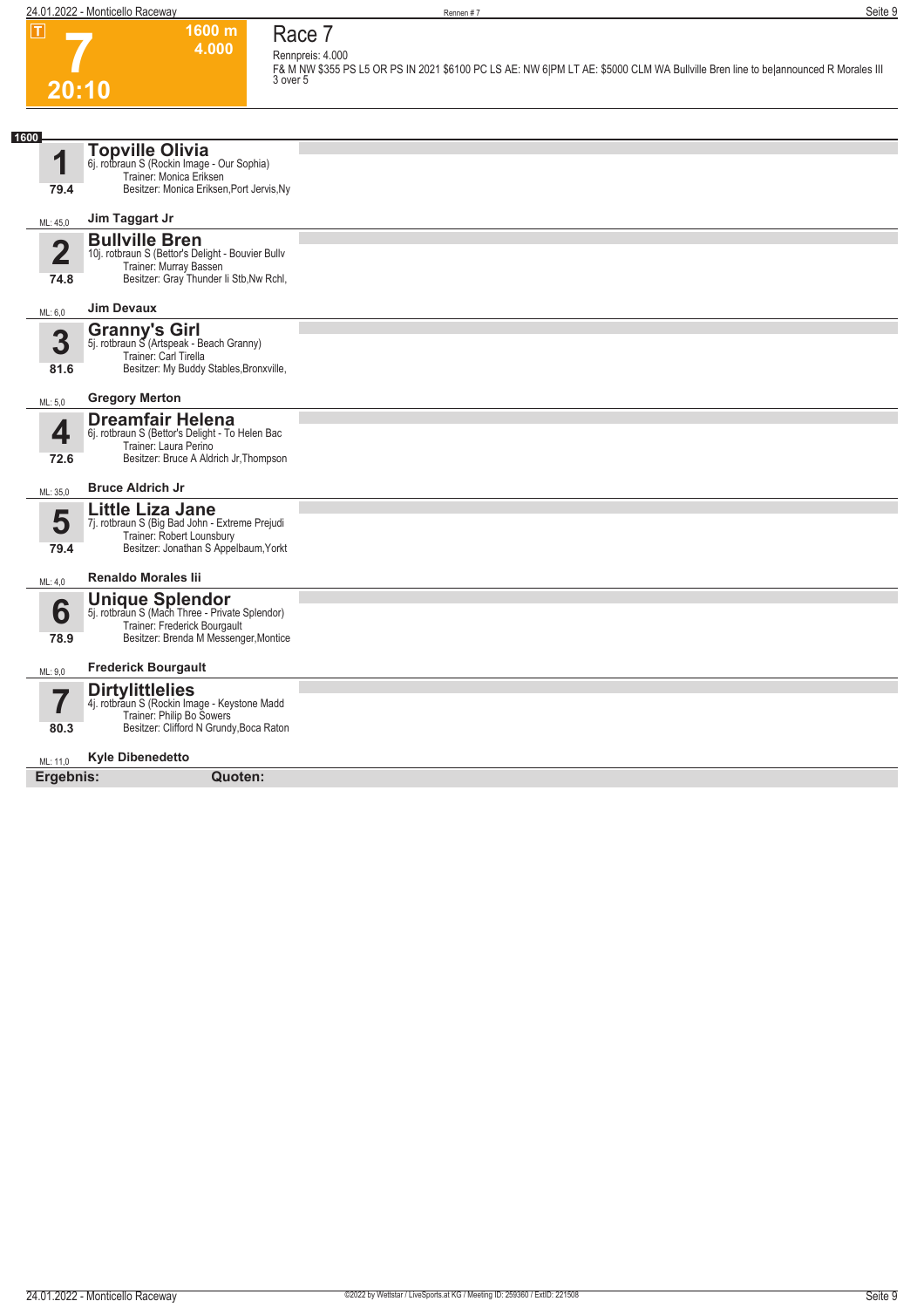

#### **Race 8 Rennpreis: 5.200**

**1600 m 5.200** 

**F& M NW \$400 PS L5 OR PS IN 2021 AE: NW 8 PM LT \$6700|PC LS AE:\$7500 CLM WA G Merton 1 over 4** 

| 1600                            |                                                                                                                                                   |                                         |                          |                      |                                                              |                                                                                                                              |
|---------------------------------|---------------------------------------------------------------------------------------------------------------------------------------------------|-----------------------------------------|--------------------------|----------------------|--------------------------------------------------------------|------------------------------------------------------------------------------------------------------------------------------|
| 1<br>81.6                       | <b>Mean Pauline</b><br>11j. grau S (If I Can Dream - Rock Ness Monst<br>Trainer: Candace Brandstatter<br>Besitzer: A S T Racing Inc, Bellerose, N | 24.06 Yonkers<br>18.06 Phl<br>13.06 Pcd | 3<br>3<br>$\overline{2}$ | 1600<br>1600<br>1600 | 13,1 Kakaley Matt<br>Morgan Anthony N<br><b>Kakaley Matt</b> | Scandalicious, Vitameatavegamin, Meanpa<br>Radosgirl, Autobiographical, Meanpauline<br>Gameofdreamers, Meanpauline, Maeveybe |
| ML: 22,0                        | <b>Gregory Merton</b>                                                                                                                             |                                         |                          |                      |                                                              |                                                                                                                              |
| $\overline{\mathbf{2}}$<br>81.6 | <b>Brookdale Jessie</b><br>5j. schwarz S (Shadow Play - Four Starzz Meli<br>Trainer: James Siegelman<br>Besitzer: Bruce Bunker, Ft. Lauderdale,   |                                         |                          |                      |                                                              |                                                                                                                              |
| ML: 5.0                         | <b>Michael Merton</b>                                                                                                                             |                                         |                          |                      |                                                              |                                                                                                                              |
| 3<br>74.8                       | Heavens Challenge<br>6j. rotbraun S (Rock N Roll Heaven - Challeng<br>Trainer: Sheena Cohen<br>Besitzer: Let It Ride Stables Inc, Boca R          |                                         |                          |                      |                                                              |                                                                                                                              |
| ML: 7,0                         | <b>Jim Devaux</b>                                                                                                                                 |                                         |                          |                      |                                                              |                                                                                                                              |
| 4<br>81.6                       | <b>So Supreme</b><br>5j. rotbraun S (So Surreal - Dinah Ross)<br>Trainer: Ashley Eldred<br>Besitzer: Jeffrey J Savidge, North Chili,              |                                         |                          |                      |                                                              |                                                                                                                              |
| ML: 4,0                         | <b>Cory Stratton</b>                                                                                                                              |                                         |                          |                      |                                                              |                                                                                                                              |
| 5<br>61.2                       | <b>Tyronbettorsella N</b><br>10j. grau S (Bettor's Delight - Ella Royce)<br>Trainer: Philip Bo Sowers<br>Besitzer: Mo Coo Inc, Merrick, Ny; Jonat |                                         |                          |                      |                                                              |                                                                                                                              |
| ML: 45,0                        | <b>Brandon Parker</b>                                                                                                                             |                                         |                          |                      |                                                              |                                                                                                                              |
| 6<br>79.4                       | <b>She's A Billionair</b><br>8j. rotbraun S (Artiscape - She's Game)<br>Trainer: Robert Lounsbury<br>Besitzer: Margaret M Olmstead, Montic        |                                         |                          |                      |                                                              |                                                                                                                              |
| ML: 55,0                        | <b>Renaldo Morales lii</b>                                                                                                                        |                                         |                          |                      |                                                              |                                                                                                                              |
| Ergebnis:                       | Quoten:                                                                                                                                           |                                         |                          |                      |                                                              |                                                                                                                              |